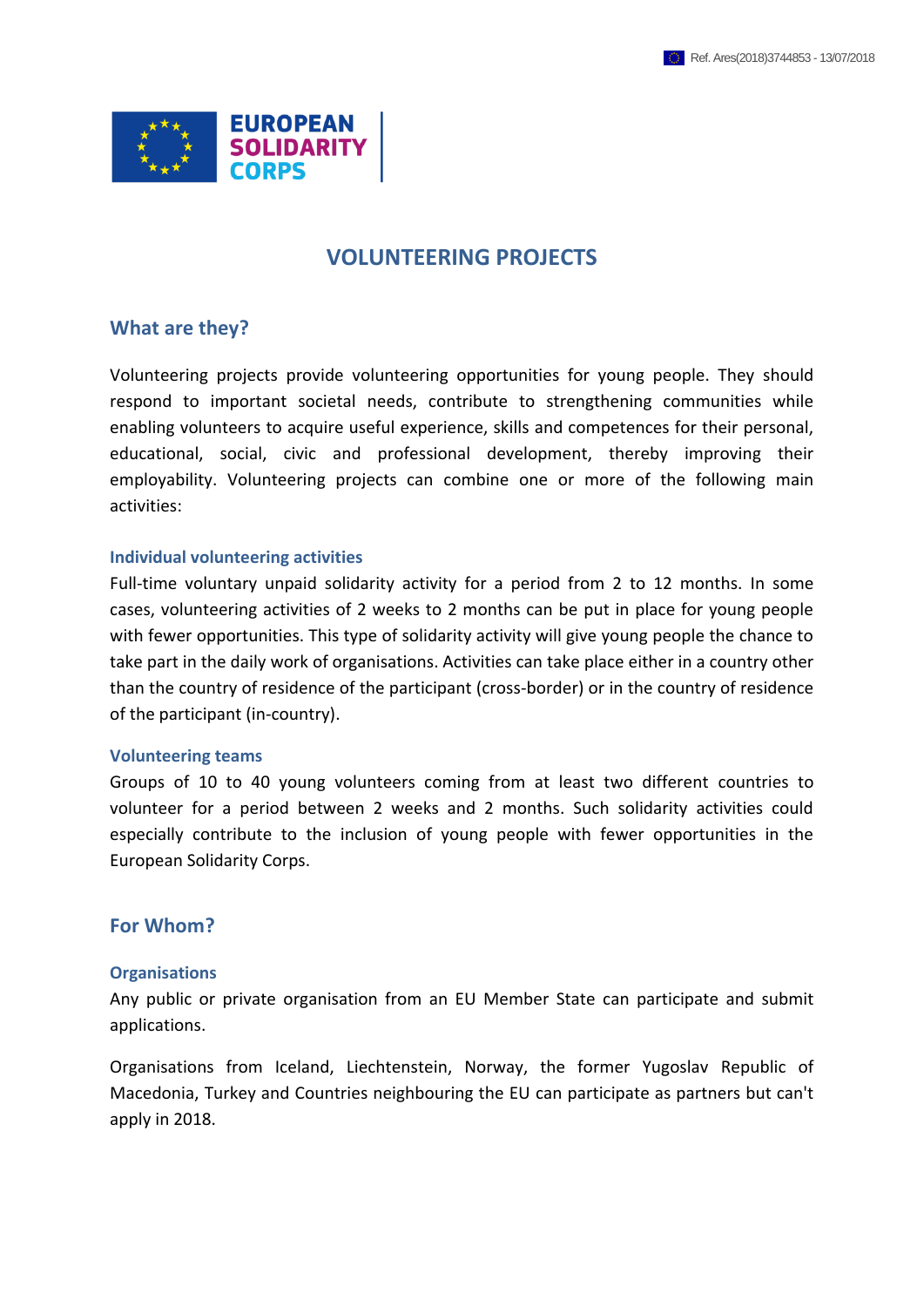### **Individuals**

Young people aged 18-30 from an EU Member State, Iceland, Liechtenstein, Norway, the former Yugoslav Republic of Macedonia, Turkey and Countries neighbouring the EU. Young people must be registered in the European Solidarity Corps to participate in volunteering projects.

## **What is supported?**

Travel costs, organisational support (contribution to subsistence, support to participants, management costs), pocket money for the volunteers, linguistic support, inclusion support, insurance, exceptional costs.

## **How does it work?**

Projects will typically consist of the following stages:

- Preparation (including practical arrangements, selection of participants, set up of agreements with partners and participants, linguistic/intercultural/task-related preparation of participants before departure);
- **IMPLEMENTER INCOCO EXCITED** Implementation of activities;
- Follow-up (including the evaluation of the activities, the formal recognition of the learning outcomes of participants during the activity, issue of the certificate of participation as well as the dissemination and use of the project's outcomes).

Organisations taking part in volunteering activities should cover the following roles:

- A host role that covers the full range of activities related to hosting a Solidarity Corps participant, including the development of a programme of the young person's activities and providing guidance and support to the participant during all the phases of the project as appropriate (some of these activities can be carried out by a support organisation involved in the same projects).
- A support role that entails supporting, preparing and/or training participants before departure, mediation between them and their host organisations and/or providing support to participants upon return from their activity. Furthermore, where the host organisation cannot or does not wish to be responsible for some aspects of the host functions, these may also be covered by the support organisation.

In order to be able to take part in volunteering activities and carry out these roles, organisations need to hold either Erasmus+ volunteering accreditation or the relevant (host/support) Quality Label for volunteering.